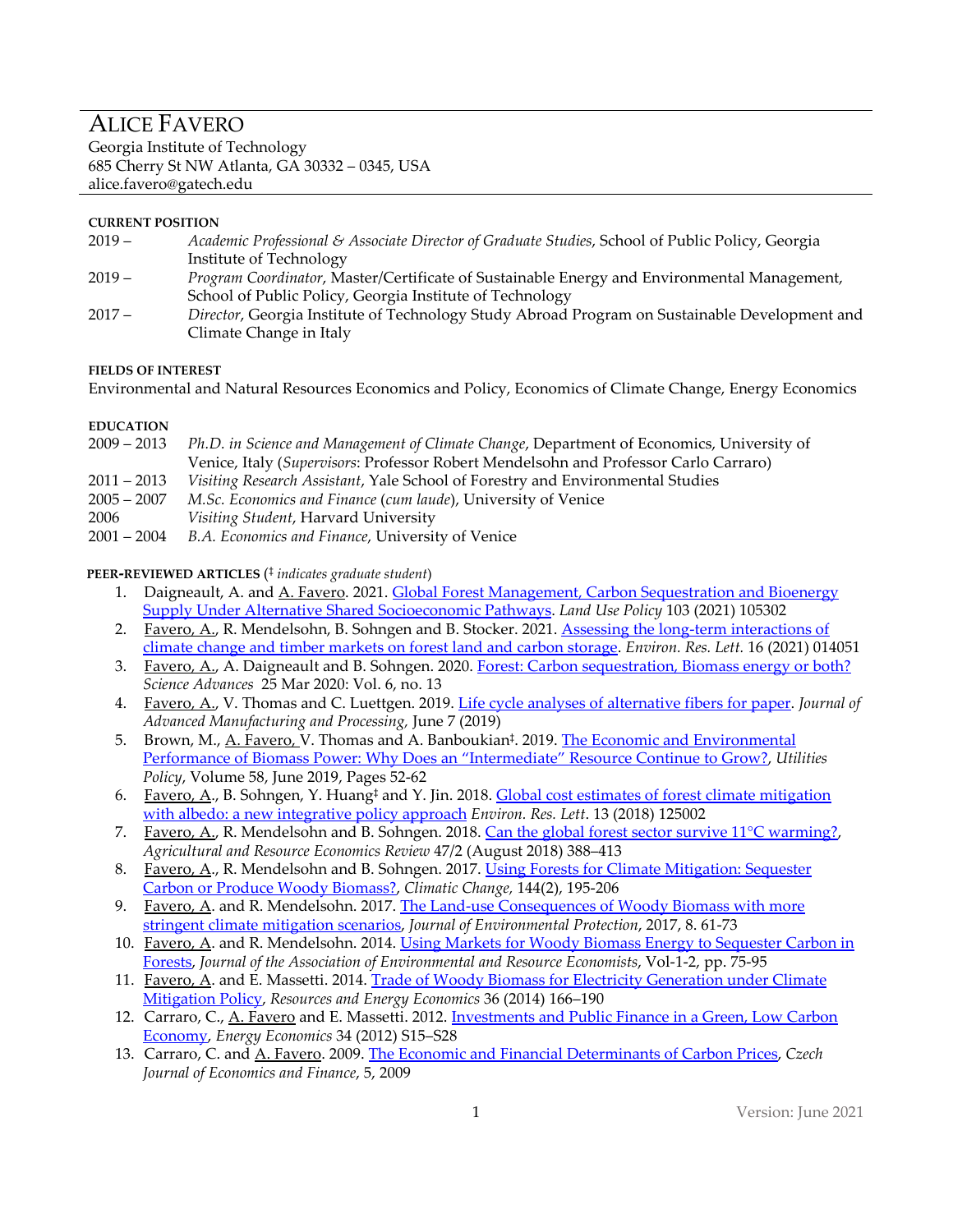**WORK IN PROGRESS** (‡ *indicates graduate student*)

- 1. "Global assessment of direct air capture of carbon dioxide with integrated supply of low-carbon energy" with Steffen Fahr‡, Julian Powell‡, Anthony J. Giarrusso, Ryan P. Lively and Matthew J. Realff (*under review*)
- 2. "A multi-model assessment of socioeconomic development and climate change mitigation impacts on the global forest sector" with A. Daigneault, J. Guob, P. Lauri, J. Baker, N. Forsell, C. Johnston, S. Ohrel and B. Sohngen (*under review*)
- 3. "Climate change and timber in Latin America: Will the forestry sector in flourish under climate change?" with B. Sohngen and P. Hamilton‡ (*under review*)
- 4. "What is the optional rotation age of forests in Georgia under a changing climate?"
- 5. "An Integrated Assessment of Sustainable Woody Biomass" with A. Daigneault, J. Baker, and B. Sohngen
- 6. "The next generation of land modelling: integrating the economics and the environment" with B. Stocker
- 7. "Geo-spatial and economic assessment of the potential development of Bioenergy combined with Direct Air Carbon Capture (BEDAC) in the USA" with Anthony J. Giarrusso and Matthew J. Realff

## **BOOK CHAPTERS**

1. "The Changing Climate: Economic Impacts and Perspectives for Future Economic Development" (2009) with C. Carraro, in M. Mascia and L. Mariani (eds), Ethics and Climate Change. Scenarios for Justice and Sustainability, CLUEP, Padua

## **PAST PROFESSIONAL EXPERIENCE**

- 2016 2019 *Lecturer*, School of Public Policy, Georgia Tech, USA
- 2016 *Researcher*, Center for Serve-Learn-Sustain, Georgia Tech, USA
- 2014 2016 *Visiting Assistant Professor*, School of Public Policy, Georgia Tech, USA
- 2011 2014 *Researcher*, Euro-Mediterranean Center for Climate Change (CMCC), Italy
- 2008 2014 *Researcher*, Fondazione Eni Enrico Mattei (FEEM), Italy

#### **RESEARCH GRANTS**

- 2021 Enviva, Reseach Funding "Modelling demand and supply of woody biomass" (PI), \$24,000
- 2019 GT Global Change Program, Education Grant "Feasibility Study for a Georgia Tech Carbon Price Model" (PI), \$3,000
- 2018 GT Serve-Learn-Sustain, Mini Grant "Georgia Tech Living Building" (PI), \$1,000
- 2017 GT Serve-Learn-Sustain, Mini Grant "Georgia Tech Climate Action Plan" (PI), \$800
- 2017 NRDC, Research Funding "Biomass Economics in the Southeast" (PI: Dr. Marilyn Brown), \$25,000
- 2016 Green Seal, Research Funding "Life-cycle and Market Review of the Major Alternative Fibres for Paper Production" (PI: Dr. Valerie Thomas), \$16,000

#### **CONSULTING PROJECTS**

- 2018 Georgia Climate Project Georgia Climate Information Portal
- 2009 Eni Analysis of Eni Proposal for Post-Kyoto Climate Policy

#### **FELLOWSHIPS, HONORS AND AWARDS**

- 2019 SLS Sustainable Development Goals Faculty Fellows Program, Georgia Tech
- 2018 Climate Change Fellowship, Georgia Tech
- 2017 Distinguished Teaching Award, Ivan Allen College, Georgia Tech
- 2017 Energy Systems for Sustainable Communities Fellowship, Georgia Tech
- 2016 2017 Honors Program Professor, Georgia Tech
- 2016 Food-Energy-Water Fellowship, Georgia Tech
- 2014 Climate and Energy Policy Laboratory Fellow, Georgia Tech
- 2014 FEEM Research Paper Award
- 2009 2012 Ph.D. Fellowship, European Social Fund, Veneto Region, Italy